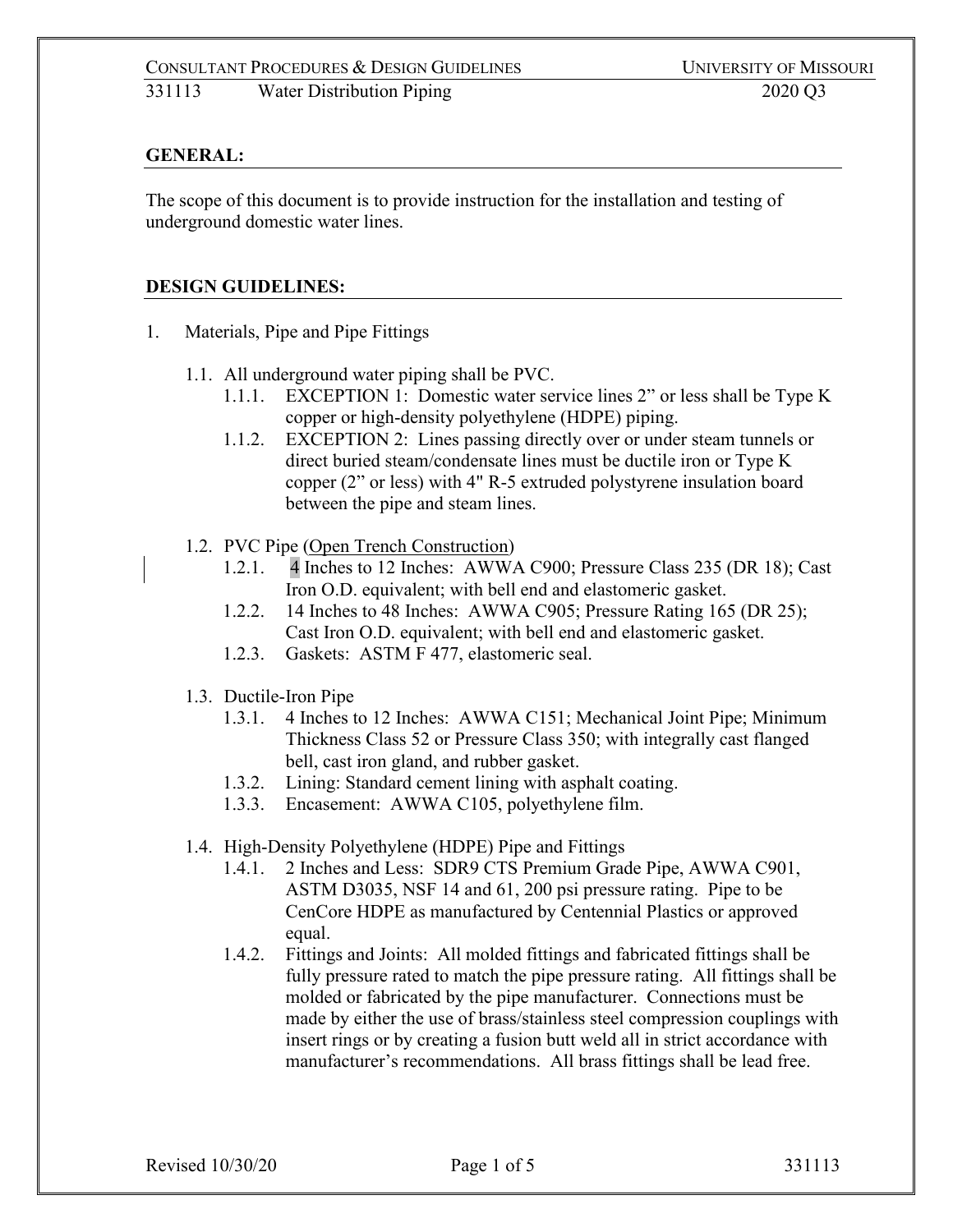### CONSULTANT PROCEDURES & DESIGN GUIDELINES UNIVERSITY OF MISSOURI

# 331113 Water Distribution Piping 2020 Q3

# 1.5. Pipe Fittings

- 1.5.1. 4 Inches to 24 Inches: AWWA C153; 350-psi pressure rating.
- 1.5.2. Lining: Standard cement lining with asphalt coating.
- 1.5.3. All pipe fittings shall be ductile-iron construction, installed wrapped with AWWA C105 polyethylene film.

### 1.6. Restraints

- 1.6.1. Mechanical joint: AWWA C111. Provide retainer type packing glands with rubber gasket, for use with PVC pipe and conforming to Uni-B-13- 92. Pipe sizes 4" to 12" must also be FM approved. Mechanical joint restraints shall be Megalug 2000 PV, as manufactured by EBAA Iron Inc., Eastland TX, or approved equal.
- 1.6.2. Joint Retainers: Provide ductile iron split serrated ring harnesses and rod type joint retainers for PVC bell and spigot joints. Clamps shall be designed for use with PVC pipe and shall meet Uni-B-13-92 Standards and be FM approved on sizes 4" to 12". Restraint harnesses shall be Series 1500 for pipe 4 inches to 12 inches, and Series 2800 for pipe 14 inches and larger, all as manufactured by EBAA Iron Inc., Eastland TX or approved equal.
- 1.6.3. Rods, nuts and washers: ¾" SS304 all thread rods, nuts and washers.
- 1.6.4. All pipe restraints and ductile iron fittings shall be installed wrapped with AWWA C105 polyethylene film.
- 1.6.5. Link Assembly: Seal annular space for piping passing through walls with interlocking synthetic rubber link assembly, Link-Seal® as manufactured by PSI-Thunderline Corporation, Houston TX, or approved equal.
- 1.6.6. Pipes, fittings, valves, meters, and other appurtenances containing more than .25 percent lead calculated by weighted average shall not be used. System design, materials, and installation of water systems shall comply with "Minimum Design Standards for Missouri Community Water Systems" (latest edition) as published by Missouri DNR.

# 1.7 Trace Wire

- 1.7.1 Tracer wire shall be #14 AWG Solid, steel core soft drawn high strength tracer wire, 250# average tensile break load, 30 mil high molecular weight-high density blue polyethylene jacket complying with ASTM-D-1248, 30 volt rating. No THHN insulated wire shall be allowed. Tracer wire shall be Copperhead Industries HS-CCS or approved equal.
- 1.7.2 Tracer wire shall have moisture resistant splices for direct bury applications. Splices shall be Copperhead Industries Snakebite or 3M DBR or approved equal.
- 1.7.3 Tracer wire test stations shall be designed to be easily detected by magnetic and electronic locators. A magnet shall be securely attached at the top of the upper tube of the box for locating purposes. Lid shall be blue and have a brass terminal for attaching locating equipment and a brass 5 sided nut for removing cap. Tracer wire test station shall be Copperhead Industries Snake Pit or approved equal.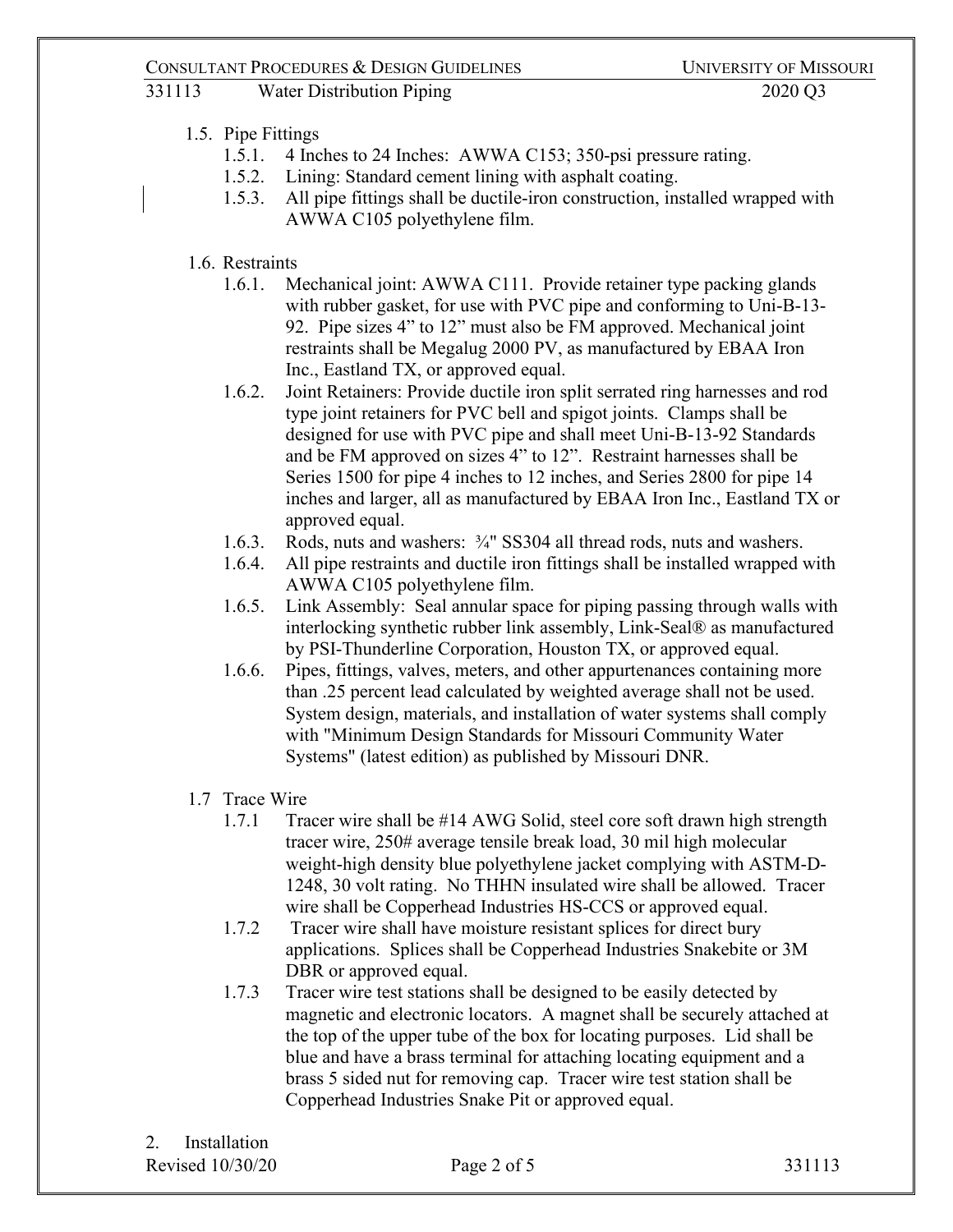#### CONSULTANT PROCEDURES & DESIGN GUIDELINES UNIVERSITY OF MISSOURI

331113 Water Distribution Piping 2020 Q3

- 2.1. Preparation of Trench
	- 2.1.1. Final bury depth shall have a minimum of 42" cover to the top of the pipe.
	- 2.1.2. Trench bottom shall be graded to provide a smooth, firm, stable, and rock-free foundation throughout the length of the piping.
	- 2.1.3. All rock greater than one inch in diameter found in the trench shall be removed for a depth of six inches below the bottom of the pipe and replaced by suitable bedding material.
	- 2.1.4. Unstable, soft, and unsuitable materials shall be removed at the surface upon which pipes are to be laid and backfill with crushed stone as indicated on the drawings.
	- 2.1.5. Layers of crushed stone shall be installed in the bottom of trench as indicated on the drawings. Shape stone layer to fit bottom of piping. Dig bell holes at each pipe joint to relieve the bells of all loads and to ensure continuous bearing of the pipe barrel on the foundation.
- 2.2. Pipe Separation
	- 2.2.1. Finished pipe installation shall have minimum 12" separation to all other utilities.
	- 2.2.2. Maintain at least a ten foot (10') horizontal separation of water mains from any existing or proposed sanitary sewer. The distance must be measured edge to edge. Installation of the water main closer to a sanitary sewer is acceptable where the water main is laid in a separate trench or on an undisturbed earth shelf located on one (1) side of the sanitary sewer at an elevation so the bottom of the water main is at least eighteen inches (18") above the top of the sanitary sewer.
	- 2.2.3. Provide a minimum vertical distance of eighteen inches (18") between the outside of the water main and the outside of the sanitary sewer where water mains cross the sanitary sewer mains. This shall be the case where the water main is either above or below the sanitary sewer. At crossings, one (1) full length of water pipe must be located so both joints will be as far from the sanitary sewer line as possible. Special structural support for the water and sanitary sewer pipes may be required.
	- 2.2.4. Provide at least a ten-foot (10') horizontal separation between water mains and sanitary sewer force mains. There shall be an eighteen-inch (18") vertical separation at crossings
	- 2.2.5. Locate water mains so that they do not pass through or come in contact with any sanitary sewer manhole
	- 2.2.6. Consult the system owner where above conditions cannot be met.
- 2.3. Installation of Pipe and Pipe Fittings
	- 2.3.1. Piping 2" and less:
		- 2.3.1.1. All domestic water service piping from the water main to the building with a nominal diameter of two inches and less shall be Type K copper or HDPE piping.
		- 2.3.1.2. In all installations, Type K copper shall be used where the water line enters the building. If the water meter is located in a meter pit, the piping within the meter pit, and stubbed out on either

Revised 10/30/20 **Page 3 of 5** 331113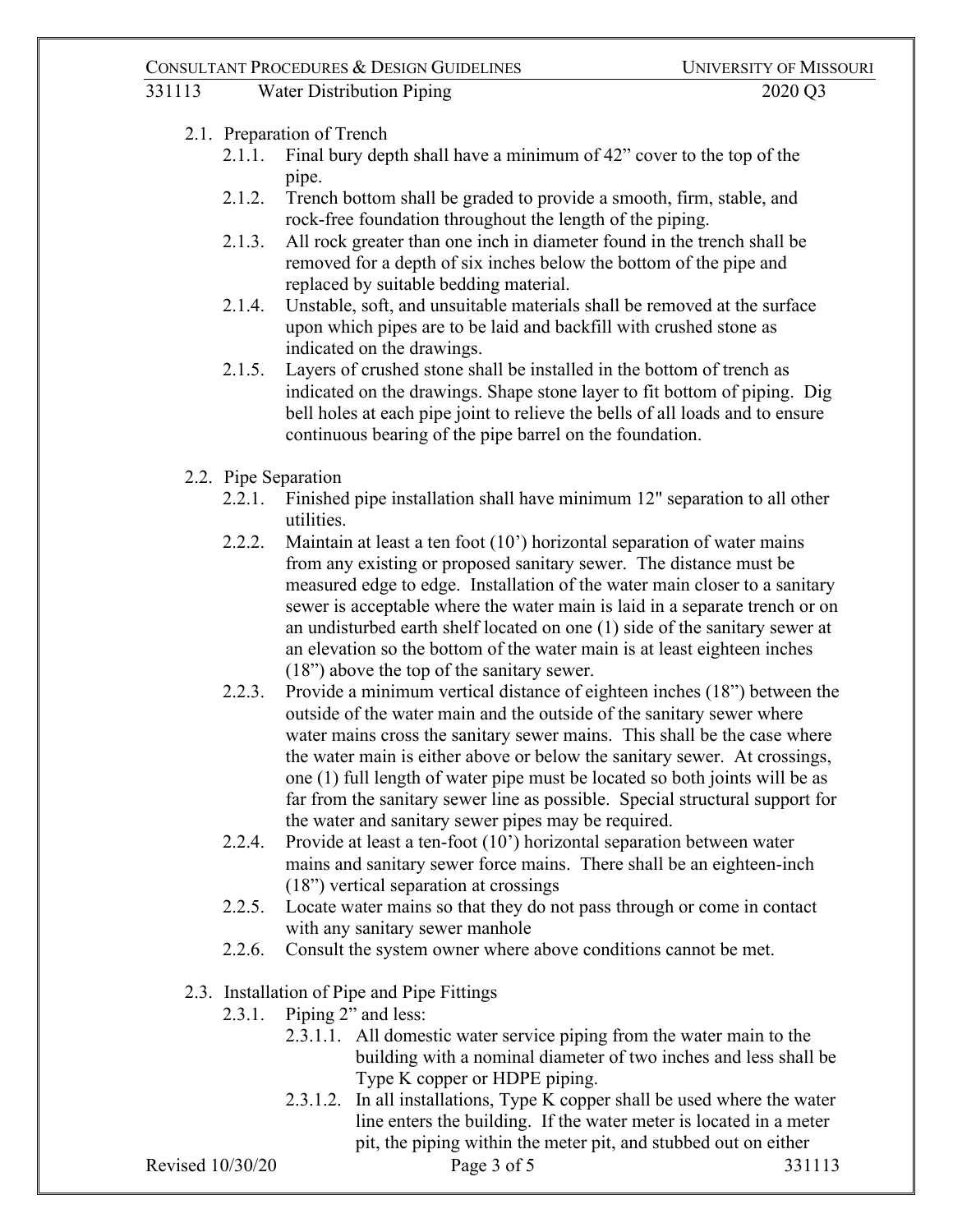#### CONSULTANT PROCEDURES & DESIGN GUIDELINES UNIVERSITY OF MISSOURI

| 331113 | <b>Water Distribution Piping</b> |                                                                                                                                                                                                                              | 2020 Q3 |
|--------|----------------------------------|------------------------------------------------------------------------------------------------------------------------------------------------------------------------------------------------------------------------------|---------|
|        |                                  | side shall also be Type K copper.                                                                                                                                                                                            |         |
|        |                                  | 2.3.1.3. All buried copper piping shall be wrapped.                                                                                                                                                                          |         |
|        |                                  |                                                                                                                                                                                                                              |         |
|        |                                  | 2.3.1.4. For pulled pipe installations, tracer wire shall be pulled with<br>pipe, without splices. Upon completion of installation, a<br>continuity test on the wire shall be performed and all breaks<br>shall be repaired. |         |

- 2.3.1.5. For trenched pipe installation, tracer wire shall be taped to the pipe at the three o'clock position every 5 feet. Upon completion of installation, a continuity test on the wire shall be performed and all breaks shall be repaired.
- 2.3.2. PVC (Polyvinyl Chloride) Pipe: Install in accordance with AWWA C605.
- 2.3.3. All joints shall be restrained with joint retainers. All fittings shall be restrained with retainer type packing glands.
- 2.3.4. Install stainless steel rods between fittings on all offsets and between fittings, valves, and blind flanges, in addition to the Megalugs. On isolated fittings, valves, etc., attach restraint rings to PVC pipe and install stainless steel rods between fitting and restraint rings. Rods shall be positioned through the bolt holes in fitting and Megalug. Each rod will require four nuts and washers. Duct lugs are acceptable. The number of stainless steel rods required per fitting flange shall be as follows:

| Pipe Diameter   | No. of Rods |
|-----------------|-------------|
| $10$ " and Less |             |
| 12"             | 3           |
| 14"             |             |
| 16"             | ↖           |
| 18"             |             |

- 2.3.5. All ductile iron pipe, fittings, valves, bell end restraints, etc. shall be wrapped with a polyethylene cover conforming to AWWA C105, and installed per AWWA C600.
- 2.3.6. All dead end mains shall have a dry barrel fire hydrant at the end to facilitate flushing of the main.
- 2.3.7. Pipe shall be installed in clean condition, and shall never be laid in trenches with standing water. The trench shall be dewatered during installation of the water line. Open pipe ends shall be protected with a hard cap or inflatable plug at the end of the work day. NO PLYWOOD OR DUCTTAPE COVERINGS WILL BE ALLOWED.

# 2.4 Backfill

2.4.1 Under Pipe: All backfill under the barrel of the pipe shall be free from debris, organic matter, and stones larger than one inch, and shall be tamped into place. Sand or crushed stone aggregate (95% passing a  $\frac{1}{2}$ " screen but not more than 10% passing a #200 sieve) are acceptable substitutes for soil.

Revised 10/30/20 **Page 4 of 5** 331113 2.4.2 Adjacent To and Top of Pipe: The first one foot of backfill over the top